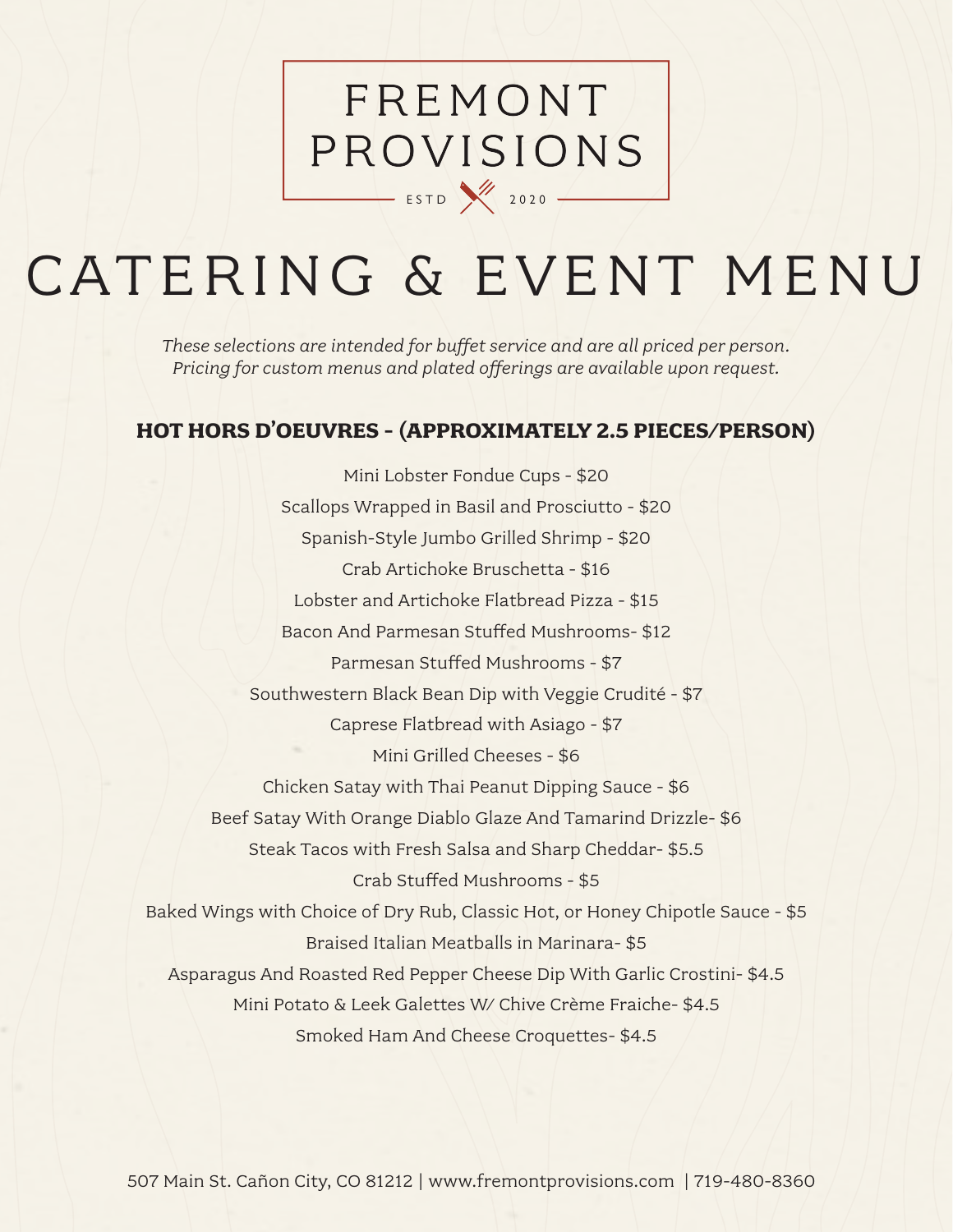# FREMONT PROVISIONS  $\overline{\phantom{0}}$  ESTD  $\overline{\phantom{0}}$  2020  $\overline{\phantom{0}}$

# CATERING & EVENT MENU

*These selections are intended for buffet service and are all priced per person. Pricing for custom menus and plated offerings are available upon request.* 

### **COLD PLATTERS**

Imported Cheese Platter with Seasonal Fruit, Baked Bread, and Assorted Chutney - \$20 Fresh Fruit Platter - \$16 Domestic Cheese Platter with Seasonal Fruit and Assorted Crackers - \$12 Assorted Wraps & Finger Sandwiches - \$9 Charcuterie Platter - \$9 Imported Cheese Platter - \$8 Caprese Platter - \$7 Vegetable Crudité - \$6

### **SALADS**

Mixed Greens with Gorgonzola Crumbles, Dried Cranberries & Almonds- \$7 Mixed Greens with Roasted Beets, Goat Cheese and Baby Arugula- \$7 White Balsamic Caesar Salad with Garlic & Parmesan Croutons- \$6 Mixed Greens with Housemade Dressings- \$5 Iceberg Wedge with Bacon and Gorgonzola - \$5 Housemade Seasonal Potato Salad- \$2 Housemade Seasonal Pasta Salad- \$2 Housemade Cole Slaw- \$2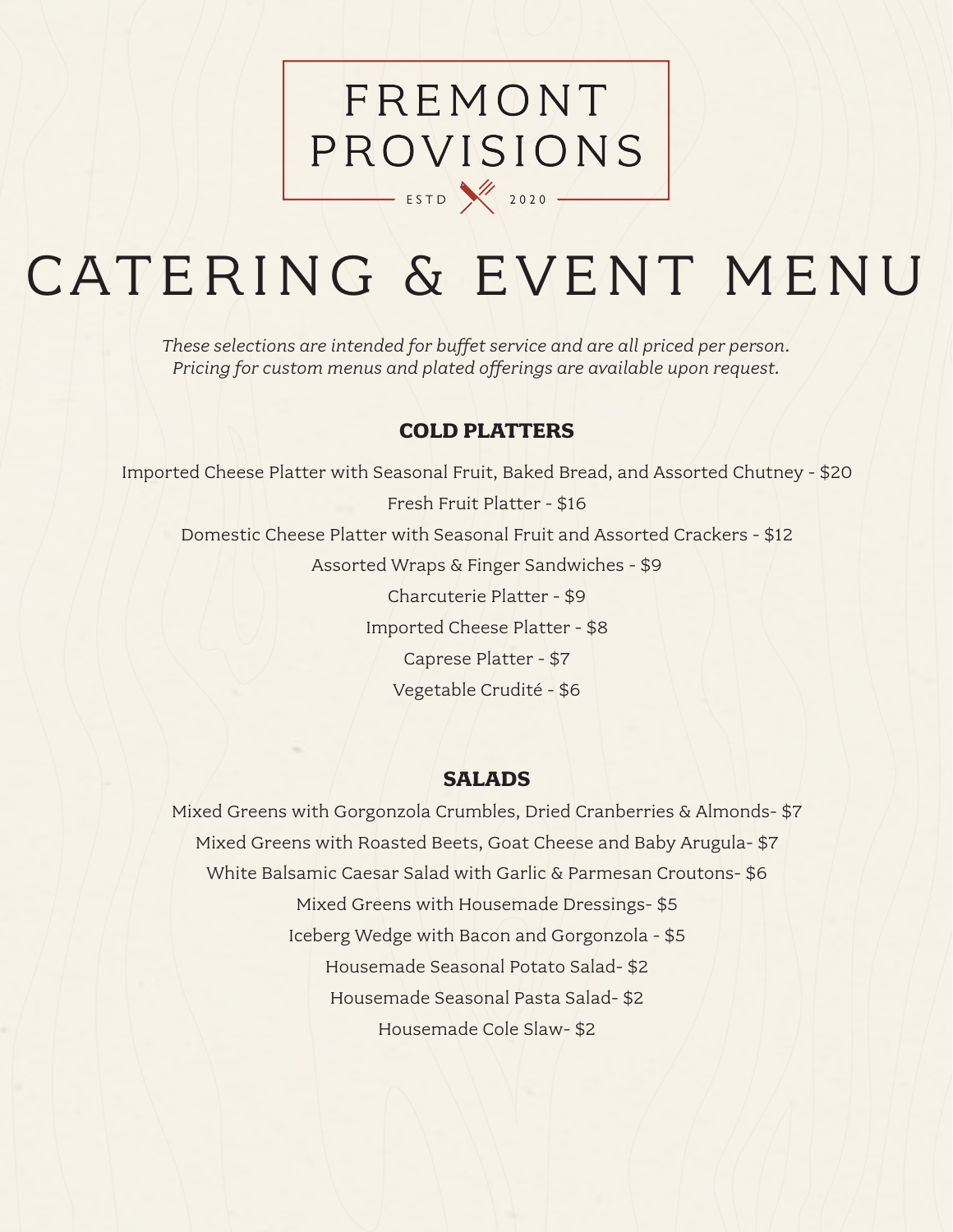# FREMONT PROVISIONS ESTD 2020

# CATERING & EVENT MENU

*These selections are intended for buffet service and are all priced per person. Pricing for custom menus and plated offerings are available upon request.* 

## **BUFFET ENTRÉES**

#### *Served with Choice of Two Side Dishes (subject to upcharge based on choice and seasonality)*

Cinnamon Roasted Duck Breast with Apple Relish and Demiglaze - \$45 Grilled New York Strip with Carmelized Onions, Mushrooms, and Demiglaze - \$45 Grilled New York Strip with Béarnaise Sauce - \$45 Free Range Brick Chicken Grilled with Poulet Jus - \$45 Pan Roasted Halibut over Arborro Risotto - \$45 Petite Filet and Poached Shrimp Scampi - \$45 Slow Roasted King Cut Prime Rib with Natural Jus - \$45 Slow Roasted Queen Cut Prime Rib with Natural Jus - \$38 Free Range Chicken Breast with Lemon-based Fine Herb Sauce - \$35 Grilled Pork Tenderloin with Roasted Shallots and Cherry Glaze - \$35 Pan Roasted Salmon with White Wine Tarragon Beurre Blanc - \$35 Mushroom Duxelle Stuffed Meatloaf with Roasted Garlic Jus - \$35 Beef Satay with Orange Diablo Glaze and Tamari Drizzle - \$20 Lobster Bisque Tarragon Creme Fraiche - \$20 Mustard and Herb Encrusted Rack of Lamb - \$20 BBQ Meatloaf with Sweet & Tangy Glaze - \$18 Baked Chicken Al Olio with Roasted Garlic Sauce - \$18 Braised Lemon Chicken Thighs, Safforn, and Dried Tomatoes - \$18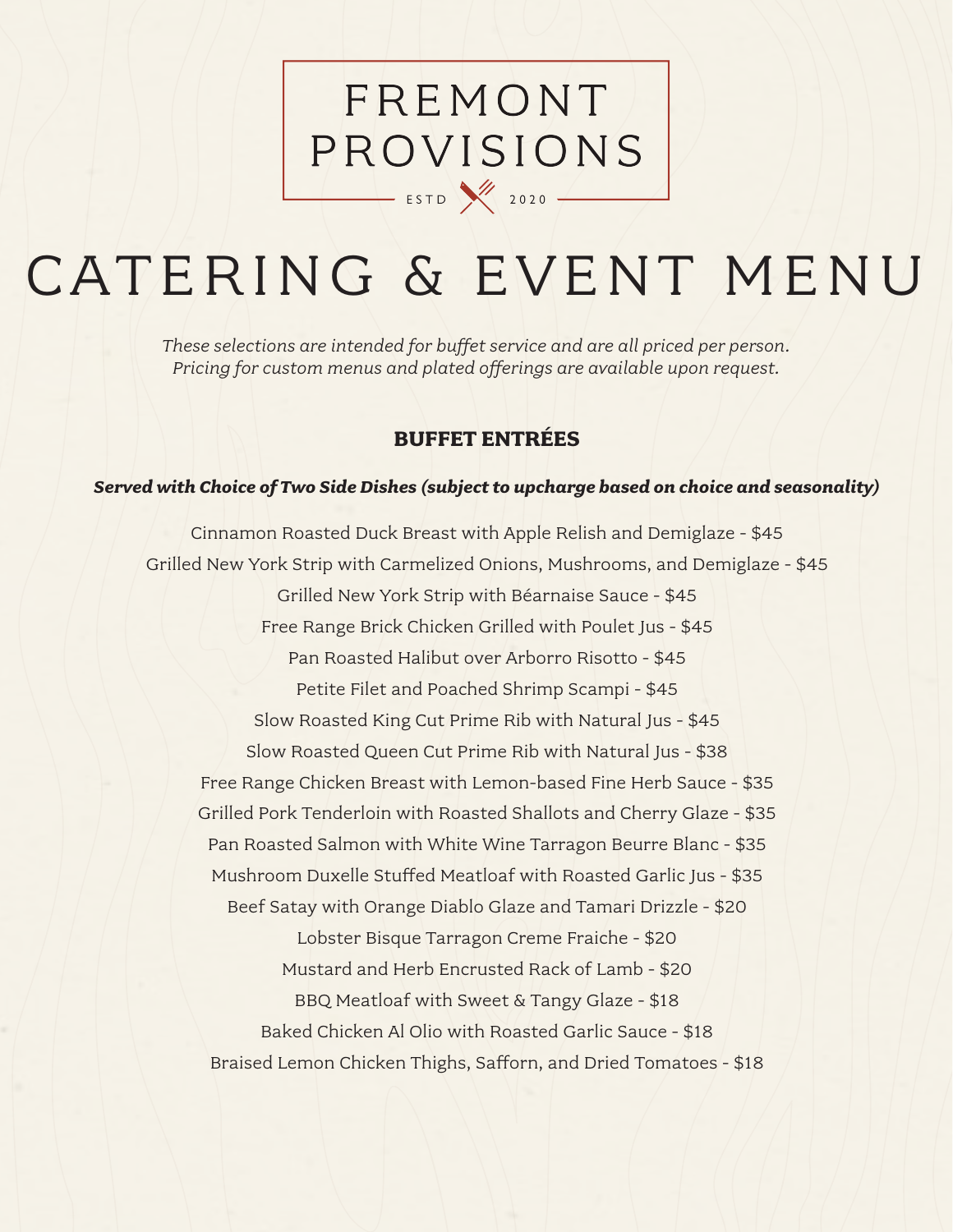# FREMONT PROVISIONS  $\overline{\phantom{1}}$  ESTD  $\overline{\phantom{1}}$  2020  $\overline{\phantom{1}}$

# CATERING & EVENT MENU

*These selections are intended for buffet service and are priced per person. Pricing for custom menus and plated offerings are available upon request.* 

## **BUFFET ENTRÉES (CONTINUED)**

#### **Served with Pasta, Mixed Green Salad and Garlic Bread**

Chicken Marsala- \$20 Pasta Primavera with Herb Cream Sauce - \$18 Chicken and Broccoli Alfredo- \$18 Pasta a La Vodka - \$18 Spicy Rosé Pasta - \$18

#### **Served with Baked Beans, Cole Slaw and Corn Bread**

Slow Roasted Beef Brisket with Molasses BBQ Sauce- \$19 Dry Rubbed BBQ Pork Ribs- \$18 Honey Chipotle BBQ Chicken Thighs- \$17 Beer Braised BBQ Pulled Pork- \$15

#### **Create-Your-Own Pasta Bar**

Cavatappi Pasta with Chef's Selection of Toppings Choice of Two Sauces - \$22 Create-Your-Own Pasta Bar with Choice of Three Sauces - \$26 Add Chicken - \$9 Add Sausage - \$9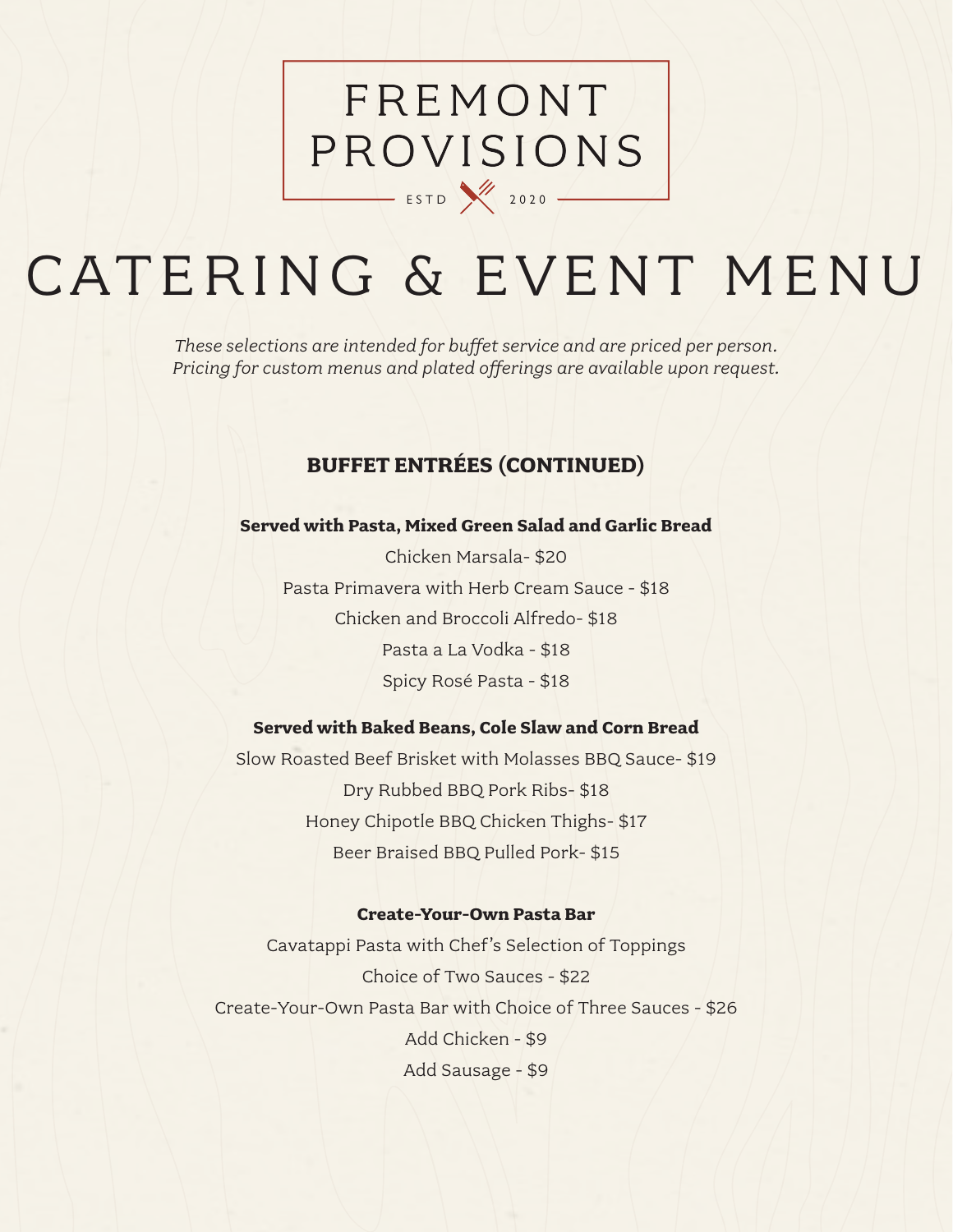# FREMONT PROVISIONS  $\overline{\phantom{0}}$  ESTD  $\overline{\phantom{0}}$  2020  $\overline{\phantom{0}}$

# CATERING & EVENT MENU

*These selections are intended for buffet service and are all priced per person. Pricing for custom menus and plated offerings are available upon request.* 

## **BUFFET ENTRÉES (CONTINUED)**

#### **Create-Your-Own Taco Bar**

Chef's Selection of toppings, corn tortillas, and lettuce cups with your choice of protein(s)

Crispy Chicken - \$14 Green Chili Pork - \$14 Chorizo - \$14 Black Beans - \$13

### **A LA CARTE SIDE DISHES**

Grilled Asparagus- \$7 Baked Beans- \$3 Macaroni & Cheese- \$6 Fresh Corn Succotash- \$4 Bacon Roasted Brussel Sprouts- \$4 Lemon Butter Broccoli- \$4 Seasonal Fruit - \$3 Loaded Mashed Potatoes- \$3 Seasonal Roasted Vegetable Medley- \$3 Crispy Fingerling Potatoes- \$3 Whipped Sweet Potatoes- \$3

### **A LA CARTE SIDE DISHES (CONTINUED)**